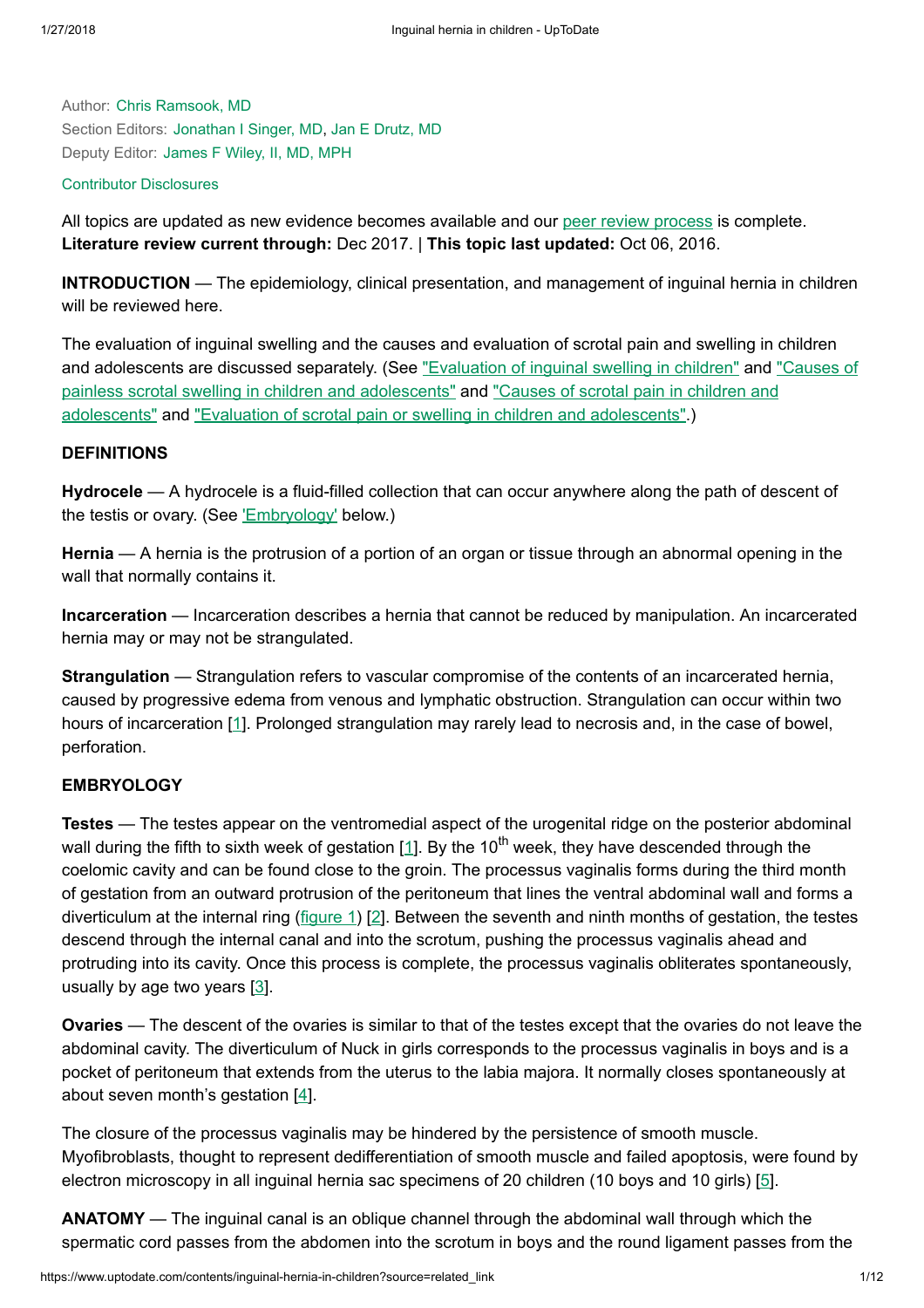### 1/27/2018 Inguinal hernia in children - UpToDate

abdomen into the labia majora in girls. It is formed by the aponeurosis of the external oblique muscle (anteriorly) and the transversus abdominus muscle and the transversalis fascia (posteriorly) ([figure](https://www.uptodate.com/contents/image?imageKey=PEDS%2F60403%7EPEDS%2F57672&topicKey=EM%2F6476&source=see_link) 2A-B). Hesselbach's triangle, bounded by the inferior epigastric vessels, the inguinal ligament, and the rectus sheath, is an area of the posterior wall at particular risk for direct herniation.

The external inguinal ring is formed by the external oblique muscle just superior and lateral to the pubic tubercle. The internal inguinal ring is located in the transversalis fascia and composed of the transversus abdominus and internal oblique muscles [\(figure](https://www.uptodate.com/contents/image?imageKey=PEDS%2F57672&topicKey=EM%2F6476&source=see_link) 2B).

In infants, the inguinal canal is short and crosses the abdominal wall perpendicularly rather than obliquely so that the external ring is situated almost directly over the internal ring [[1,6\]](https://www.uptodate.com/contents/inguinal-hernia-in-children/abstract/1,6). This anatomic alignment places infants at particular risk for development of inguinal hernia, especially premature infants in whom intraabdominal pressure may be increased by mechanical ventilation [\[7](https://www.uptodate.com/contents/inguinal-hernia-in-children/abstract/7)].

Various types of inguinal hernias and hydroceles may occur depending on where and to what degree the processus vaginalis becomes obliterated. This is illustrated in the following examples:

- A widely patent processus vaginalis that permits herniation of the bowel through the internal inguinal ring results in an indirect inguinal hernia ([figure](https://www.uptodate.com/contents/image?imageKey=PEDS%2F67349%7EPEDS%2F82091&topicKey=EM%2F6476&source=see_link) 3A-B).
- A narrowly patent processus vaginalis that only permits passage of peritoneal fluid results in a communicating hydrocele [\(figure](https://www.uptodate.com/contents/image?imageKey=PEDS%2F70784&topicKey=EM%2F6476&source=see_link) 4).
- A hydrocele of the cord occurs when the processus vaginalis is obliterated proximally and distally, but remains patent in the midportion along the spermatic cord.

The hernia sac generally contains peritoneal fluid (as in a communicating hydrocele) or bowel. In girls, the ovary is commonly involved. Hernias containing fallopian tube and uterus have been reported [\[8-10](https://www.uptodate.com/contents/inguinal-hernia-in-children/abstract/8-10)].

Indirect inguinal hernias, the most common type in children, pass lateral to the deep epigastric vessels through the inguinal canal [\(figure](https://www.uptodate.com/contents/image?imageKey=PEDS%2F67349%7EPEDS%2F82091&topicKey=EM%2F6476&source=see_link) 3A-B). Direct inguinal hernias are medial and inferior to the deep epigastric vessels and do not go through the inguinal canal ([figure](https://www.uptodate.com/contents/image?imageKey=PEDS%2F51224&topicKey=EM%2F6476&source=see_link) 5). Direct inguinal hernias are rare in children and usually follow an indirect inguinal hernia repair [\[11\]](https://www.uptodate.com/contents/inguinal-hernia-in-children/abstract/11). Femoral hernias, below the inguinal ligament and medial to the femoral artery ([figure](https://www.uptodate.com/contents/image?imageKey=PEDS%2F63036&topicKey=EM%2F6476&source=see_link)  $6$ ), also are rare in children  $[12,13]$  $[12,13]$ .

# **EPIDEMIOLOGY**

Incidence — Primary inguinal hernia occurs in 1 to 5 percent of all newborns and 9 to 11 percent of those born prematurely [\[14](https://www.uptodate.com/contents/inguinal-hernia-in-children/abstract/14)]. Among low- and very low-birth-weight infants, the frequency of inguinal hernia varies by birth weight as follows [[15\]](https://www.uptodate.com/contents/inguinal-hernia-in-children/abstract/15):

- 500 to 1000 g  $-$  30 to 42 percent  $[15, 16]$
- 1000 to 1500 g 10 percent
- $\bullet$  1500 to 2000 g 3 percent

The incidence in boys is three to four times higher than in girls, with the right side being affected more commonly in both sexes [[17,18\]](https://www.uptodate.com/contents/inguinal-hernia-in-children/abstract/17,18). In boys, the incidence is highest during the first year of life and peaks during the first month [[1,18,19\]](https://www.uptodate.com/contents/inguinal-hernia-in-children/abstract/1,18,19).

The right-sided preponderance is related to the later descent of the right testicle and later obliteration of the processus vaginalis. The incidence of bilateral hernias is approximately 10 percent in full-term and nearly 50 percent in premature and low-birth-weight infants [\[20,21](https://www.uptodate.com/contents/inguinal-hernia-in-children/abstract/20,21)].

Incarceration — The incidence of incarceration ranges from 14 to 31 percent, usually occurring in infants younger than one year of age [[22,23](https://www.uptodate.com/contents/inguinal-hernia-in-children/abstract/22,23)]. Among children with incarcerated inguinal hernias, as many as 85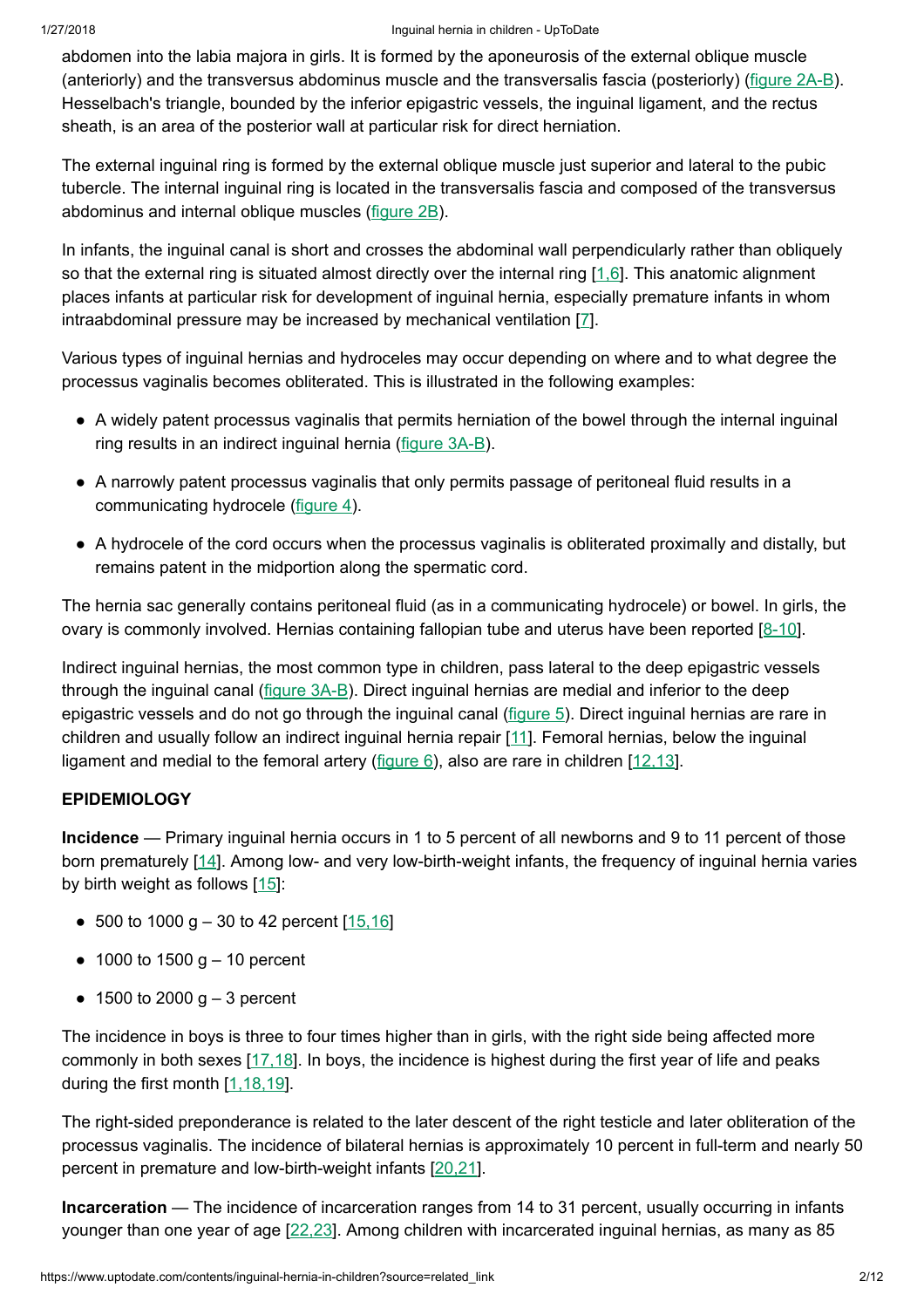percent occur before the first birthday.

Incarceration is the presenting sign of the hernia in as many as 65 percent of cases [\[24](https://www.uptodate.com/contents/inguinal-hernia-in-children/abstract/24)]. It occurs more frequently in right-sided hernias as compared with left-sided ones (17 versus 7 percent) [[17,25\]](https://www.uptodate.com/contents/inguinal-hernia-in-children/abstract/17,25).

Incarceration occurs more frequently in girls compared with boys (17.2 versus 12 percent). In girls, when incarceration occurs, an ovary, rather than intestine, is typically involved.

Some authors describe an increased incidence of incarceration in preterm infants [\[17,25\]](https://www.uptodate.com/contents/inguinal-hernia-in-children/abstract/17,25). However, one review of inguinal hernia in 251 infants younger than six months, including 89 preterm infants, found that incarceration was less common in preterm than in term infants (13 versus 24 percent) [\[7](https://www.uptodate.com/contents/inguinal-hernia-in-children/abstract/7)].

Associated conditions — Inguinal hernias are more common in children with abdominal wall defects (eg, Eagle-Barrett [prune belly] syndrome), conditions that increase intraabdominal pressure (eg, continuous ambulatory peritoneal dialysis, ventriculoperitoneal shunts, ascites, chronic respiratory disease), connective tissue disease (eg, Ehlers-Danlos syndrome), abnormalities of the genitourinary system (eg, ambiguous genitalia, hypospadias, bladder exstrophy, cryptorchid testis), or a family history of inguinal hernia [[17,26\]](https://www.uptodate.com/contents/inguinal-hernia-in-children/abstract/17,26). (See ["Prune-belly](https://www.uptodate.com/contents/prune-belly-syndrome?source=see_link) syndrome" and ["Clinical manifestations](https://www.uptodate.com/contents/clinical-manifestations-and-initial-management-of-infants-with-bladder-exstrophy?source=see_link) and initial management of infants with bladder exstrophy" and "Undescended testes (cryptorchidism) in children: [Clinical features](https://www.uptodate.com/contents/undescended-testes-cryptorchidism-in-children-clinical-features-and-evaluation?sectionName=Examination&anchor=H10&source=see_link#H10) and evaluation", section on 'Examination'.)

Complete androgen insensitivity should be suspected in phenotypically normal female infants or children who have inguinal hernias or inguinal or labial masses. As many as 1 to 2 percent of girls with inguinal hernias may have this disorder [[27,28\]](https://www.uptodate.com/contents/inguinal-hernia-in-children/abstract/27,28). In a survey of androgen insensitivity diagnosis and management in the United Kingdom, inguinal hernia was the presenting complaint in 22 of 29 (76 percent) and was present in 28 of 29 (96 percent) phenotypically female children with complete androgen insensitivity [\[29](https://www.uptodate.com/contents/inguinal-hernia-in-children/abstract/29)]. (See ["Diagnosis](https://www.uptodate.com/contents/diagnosis-and-treatment-of-disorders-of-the-androgen-receptor?source=see_link) and treatment of disorders of the androgen receptor".)

CLINICAL FEATURES — Children with an inguinal hernia may present with clinical features that include history of an intermittent mass, a mass that is reducible, or incarceration.

No mass — Most children with an inguinal hernia have a history of an intermittent bulge in the groin that may have been noted at times of increased intraabdominal pressure, such as straining or crying [[1\]](https://www.uptodate.com/contents/inguinal-hernia-in-children/abstract/1). They are usually asymptomatic when this occurs.

An inguinal mass is frequently not present on examination. Maneuvers to increase intraabdominal pressure and demonstrate the hernia are often unsuccessful [\[30](https://www.uptodate.com/contents/inguinal-hernia-in-children/abstract/30)]. The "silk sign" is a palpable silky thickening of the cord that may sometimes be appreciated by placing a single finger parallel to the inguinal canal at the level of the pubic tubercle and rubbing it from side to side. This is not a reliable finding, however [[1,17\]](https://www.uptodate.com/contents/inguinal-hernia-in-children/abstract/1,17).

Reducible mass — Often, families seek medical care because an inguinal mass has developed that has not spontaneously reduced. Nonspecific symptoms such as irritability and decreased appetite may be reported. The inguinal mass can extend into the scrotum. It should not be tender on examination.

Incarcerated mass — Infants with an incarcerated inguinal hernia usually are irritable and crying. Vomiting and abdominal distention may develop, depending on the duration of incarceration and whether or not intestinal obstruction has occurred [[1\]](https://www.uptodate.com/contents/inguinal-hernia-in-children/abstract/1).

Physical examination of children with incarcerated inguinal hernias usually is diagnostic. A firm, discrete inguinal mass, which may extend to the scrotum or labia majora, can be palpated in the groin. The mass usually is tender and often is surrounded by edema with erythema of the overlying skin [[23\]](https://www.uptodate.com/contents/inguinal-hernia-in-children/abstract/23). The testicle may appear dark blue because of venous congestion caused by pressure on the spermatic cord.

DIFFERENTIAL DIAGNOSIS — The causes and diagnostic approach to inguinal swelling, including inguinal hernias, are discussed in detail separately ([table](https://www.uptodate.com/contents/image?imageKey=EM%2F83582&topicKey=EM%2F6476&source=see_link) 1). (See "Evaluation of [inguinal swelling](https://www.uptodate.com/contents/evaluation-of-inguinal-swelling-in-children?sectionName=CAUSES+OF+INGUINAL+SWELLING&anchor=H7223760&source=see_link#H7223760) in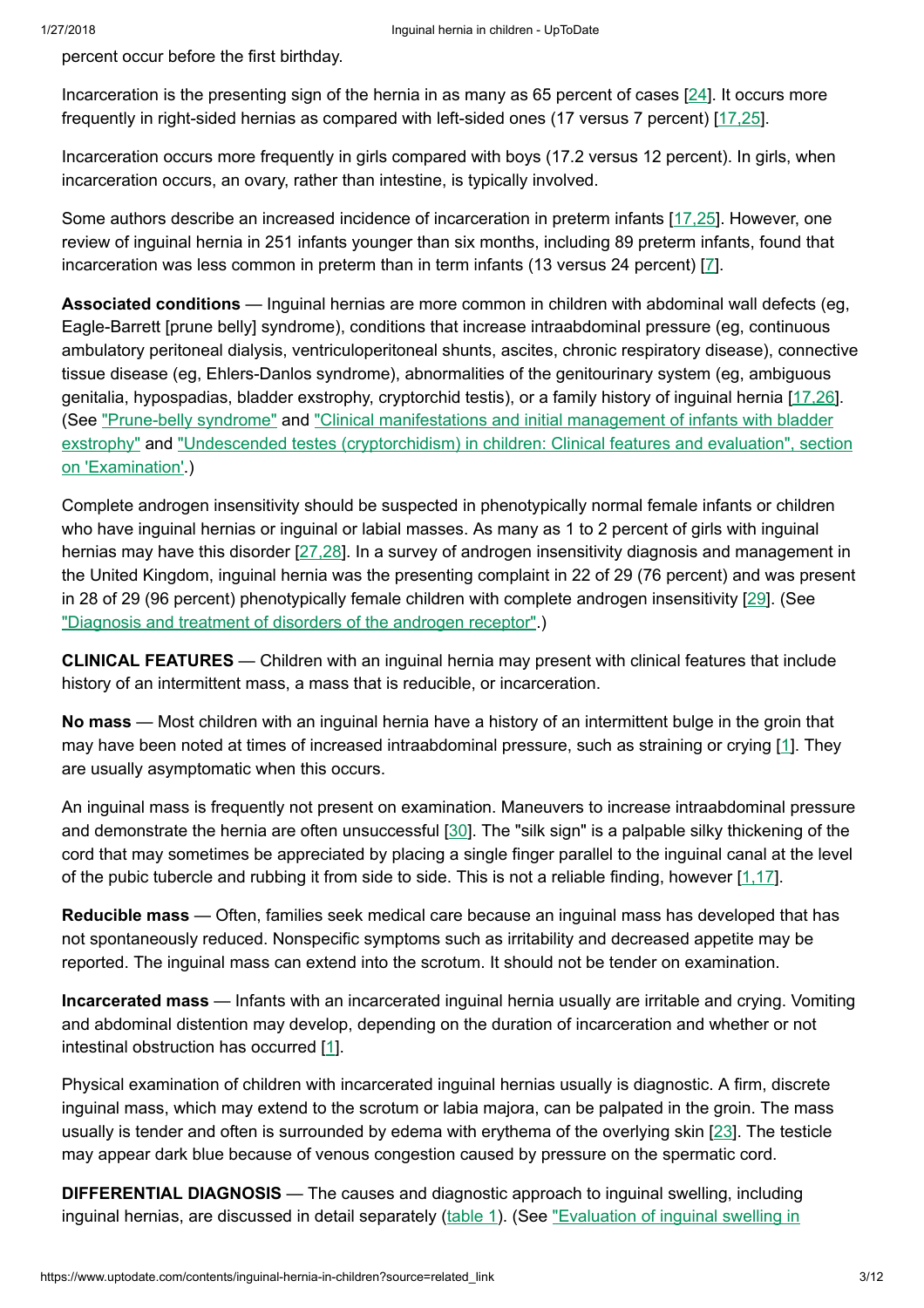children", section on 'Causes of [inguinal swelling'](https://www.uptodate.com/contents/evaluation-of-inguinal-swelling-in-children?sectionName=CAUSES+OF+INGUINAL+SWELLING&anchor=H7223760&source=see_link#H7223760) and "Evaluation of inguinal swelling in children", section on 'Approach'.)

Some scrotal conditions may cause swelling that extends up into the external inguinal ring and appear similar to [inguinal hernias.](https://www.uptodate.com/contents/causes-of-painless-scrotal-swelling-in-children-and-adolescents?source=see_link) These include the following (see "Causes of painless scrotal swelling in children and adolescents" and "Causes of scrotal pain in children and [adolescents"\)](https://www.uptodate.com/contents/causes-of-scrotal-pain-in-children-and-adolescents?source=see_link):

- Hydrocele An acute hydrocele generally involves only the scrotum; no mass is palpated in the area of the internal ring. This is in contrast to a communicating hydrocele, which is, in fact, a hernia containing peritoneal fluid (see ['Anatomy'](https://www.uptodate.com/contents/inguinal-hernia-in-children?source=related_link#H10) above). Hydroceles transilluminate and usually are cystic, irreducible, and nontender. An acute hydrocele of the spermatic cord may occasionally be difficult to distinguish from an incarcerated inguinal hernia [[1\]](https://www.uptodate.com/contents/inguinal-hernia-in-children/abstract/1). (See "Causes of painless [scrotal swelling](https://www.uptodate.com/contents/causes-of-painless-scrotal-swelling-in-children-and-adolescents?sectionName=HYDROCELE&anchor=H2&source=see_link#H2) in children and adolescents", section on 'Hydrocele'.)
- Varicocele Varicoceles, typically seen in the adolescent age group, are dilated veins of the pampiniform plexus of the spermatic cord. They usually increase with the Valsalva maneuver to produce a large, soft scrotal mass ("bag of worms") that decompresses in the recumbent position. (See "Causes of painless [scrotal swelling](https://www.uptodate.com/contents/causes-of-painless-scrotal-swelling-in-children-and-adolescents?sectionName=VARICOCELE&anchor=H7&source=see_link#H7) in children and adolescents", section on 'Varicocele'.)
- Testicular torsion Testicular torsion causes severe pain and vomiting. The affected testicle is typically swollen, tender, and retracted toward the external ring. The cremasteric reflex is absent on the affected side. (See "Causes of scrotal pain in children and [adolescents",](https://www.uptodate.com/contents/causes-of-scrotal-pain-in-children-and-adolescents?sectionName=TESTICULAR+TORSION&anchor=H2&source=see_link#H2) section on 'Testicular torsion'.)
- Torsion of the appendix testis Torsion of the appendix testis produces a tender nodule on the upper pole of the testicle that may appear as a blue dot once the torsed tissue has become necrotic. (See "Causes of scrotal pain in children and [adolescents",](https://www.uptodate.com/contents/causes-of-scrotal-pain-in-children-and-adolescents?sectionName=TORSION+OF+THE+APPENDIX+TESTIS+OR+APPENDIX+EPIDIDYMIS&anchor=H9&source=see_link#H9) section on 'Torsion of the appendix testis or appendix epididymis'.)
- Retractile testis An inguinal mass may represent a retractile testis that has moved into the inguinal canal as a result of an exaggerated cremasteric reflex. It can be distinguished from an inguinal hernia by bringing the testis into the scrotum. A finger is then placed transversely across the top of the scrotum at the base of the penis. This will prevent a retractile testis from ascending into the inguinal canal when the cremasteric reflex is again elicited [\[1](https://www.uptodate.com/contents/inguinal-hernia-in-children/abstract/1)]. In addition, an empty hemi-scrotal sac suggests an [abnormal testicular](https://www.uptodate.com/contents/evaluation-of-inguinal-swelling-in-children?sectionName=Testicular+dislocation&anchor=H11662534&source=see_link#H11662534) location. (See "Evaluation of inguinal swelling in children", section on 'Testicular dislocation' and "Evaluation of [inguinal swelling](https://www.uptodate.com/contents/evaluation-of-inguinal-swelling-in-children?sectionName=Testes%3A+Retractile%2C+ectopic%2C+or+undescended&anchor=H11662518&source=see_link#H11662518) in children", section on 'Testes: Retractile, ectopic, or undescended'.)
- Testicular cancer Testicular cancer usually presents as a painless mass discovered by the patient or clinician on physical examination, although rapidly growing germ cell tumors may cause acute scrotal pain secondary to hemorrhage and infarction. Other common signs are testicular enlargement or swelling. (See "Causes of painless [scrotal swelling](https://www.uptodate.com/contents/causes-of-painless-scrotal-swelling-in-children-and-adolescents?sectionName=TESTICULAR+CANCER&anchor=H11&source=see_link#H11) in children and adolescents", section on 'Testicular cancer'.)

IMAGING — Plain abdominal radiographs are of limited use in the evaluation of a patient with an incarcerated hernia. An ultrasound examination may be helpful when the etiology of an acute groin swelling cannot be determined on clinical examination. The reported diagnostic accuracy of ultrasound is 93 percent for acute groin conditions [\[31](https://www.uptodate.com/contents/inguinal-hernia-in-children/abstract/31)].

LABORATORY EVALUATION — Routine laboratory work is not helpful in the evaluation of patients with hernias. One study reported white blood cell counts of 4600 to 21,000 cells/uL (4.6 to 21.0 x 10(9)/L) in 69 children with incarcerated hernias and found no correlation between the white blood cell count and the degree of vascular compromise of the entrapped bowel described at surgery [\[23](https://www.uptodate.com/contents/inguinal-hernia-in-children/abstract/23)].

Karyotyping should be considered when a testicle is palpable in the inguinal canal or found at herniorrhaphy in phenotypic females, since there is an association between androgen insensitivity and inguinal hernia.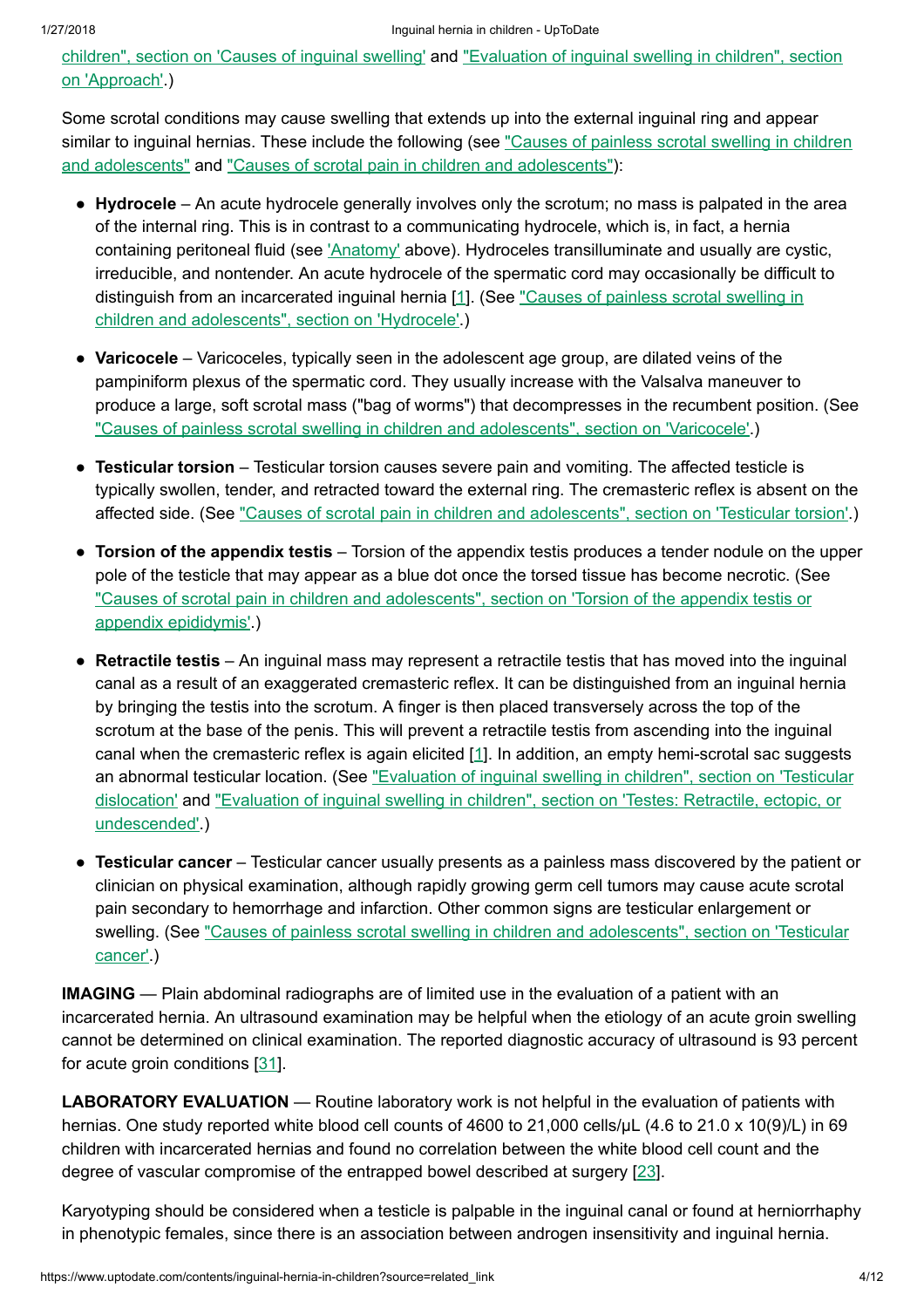(See ['Associated](https://www.uptodate.com/contents/inguinal-hernia-in-children?source=related_link#H14) conditions' above.)

**MANAGEMENT** — The definitive management of inguinal hernia is surgical repair. Referral to a surgeon and the timing of the repair depend on whether or not the hernia is reducible. In addition, incarcerated hernias must be reduced as quickly as possible to avoid strangulation of the contents of the hernia sac.

No mass, reducible mass — A convincing history of intermittent groin swelling or a reducible inguinal mass are indications for referral to a surgeon. Consultation should be obtained promptly but is not emergent. Once the diagnosis is made, however, repair should be performed soon to avoid complications, such as incarceration. Incarceration has been reported in as many as 13 percent of children awaiting elective repair, with the majority of cases in those less than one year of age [[24,32,33](https://www.uptodate.com/contents/inguinal-hernia-in-children/abstract/24,32,33)]. While awaiting surgical evaluation, caretakers should be informed of the signs and symptoms of incarceration and provided with indications for seeking medical attention.

Inguinal mass in a female — Hernias in females are caused by the persistence of the diverticulum of Nuck and contain the suspensory ligament of the ovary  $[8.10]$ . A significant number of these hernias also contain the ovary and/or fallopian tube [\[34](https://www.uptodate.com/contents/inguinal-hernia-in-children/abstract/34)]. Rarely, the uterus may also be present [[35\]](https://www.uptodate.com/contents/inguinal-hernia-in-children/abstract/35). In one small series of 71 girls with an incarcerated painful mass in the inguinal canal, an ovary was found in 82 percent and a torsed ovary was found in 15 percent [[36\]](https://www.uptodate.com/contents/inguinal-hernia-in-children/abstract/36). Because of the significant likelihood that reproductive organs are within the hernial sac, the clinician should attempt a gentle reduction and then obtain an ultrasound (US) if not successful. If the US indicates that reproductive organs are not present, then further efforts at reduction are appropriate. In patients in whom an incarcerated ovary is suspected, ultrasound first, if available, is an alternative approach. Ultrasound examination of the hernial sac is also helpful in identifying the contents prior to surgical repair of irreducible inguinal masses in girls [[8\]](https://www.uptodate.com/contents/inguinal-hernia-in-children/abstract/8).

Incarcerated inguinal hernia — An incarcerated inguinal hernia must be emergently reduced, either manually or surgically. Once the diagnosis has been made, children should have nothing by mouth, since emergent surgery may be required to reduce the hernia.

Manual reduction — Unless the child appears extremely ill and has signs of peritonitis, intestinal obstruction, or toxicity from gangrenous bowel, manual reduction should be attempted. Manual reduction is successful in 95 to 100 percent of patients [\[22,37-39](https://www.uptodate.com/contents/inguinal-hernia-in-children/abstract/22,37-39)]. Elective repair after successful manual reduction has a lower complication rate than emergent operative reduction [[17\]](https://www.uptodate.com/contents/inguinal-hernia-in-children/abstract/17).

Success rates for manual reduction are influenced by the duration of incarceration and the age of the child. In one report of 85 children younger than two years, those with failed, compared with successful, manual reductions were younger (three versus five months) and had longer duration of symptoms (34 versus 12 hours)  $[40]$  $[40]$ .

A survey of pediatric surgeons revealed that 95 percent used gentle manipulation to reduce incarcerated inguinal hernias. In addition to manipulation, 75 percent used sedation, 55 percent used elevation, and 18 percent applied ice packs to the inguinal area [\[41](https://www.uptodate.com/contents/inguinal-hernia-in-children/abstract/41)].

One technique of manual reduction of incarcerated inguinal hernias is as follows [\(figure](https://www.uptodate.com/contents/image?imageKey=EM%2F53146&topicKey=EM%2F6476&source=see_link) 7):

- Pressure is applied along the proximal inguinal canal with one hand, while the other hand attempts to "milk" the gas or contents out of the incarcerated bowel with gentle pressure, for up to five minutes.
- After reducing the contents of the incarcerated bowel, pressure should be slightly increased over the distal aspect of the hernia to reduce the bowel.

Alternatively, the practitioner sweeps along the inguinal hernia into the scrotum and applies longitudinal tension, while providing traction that opens the internal and external hernial rings [\(figure](https://www.uptodate.com/contents/image?imageKey=EM%2F62707&topicKey=EM%2F6476&source=see_link) 8). The hernia is then walked through the opening.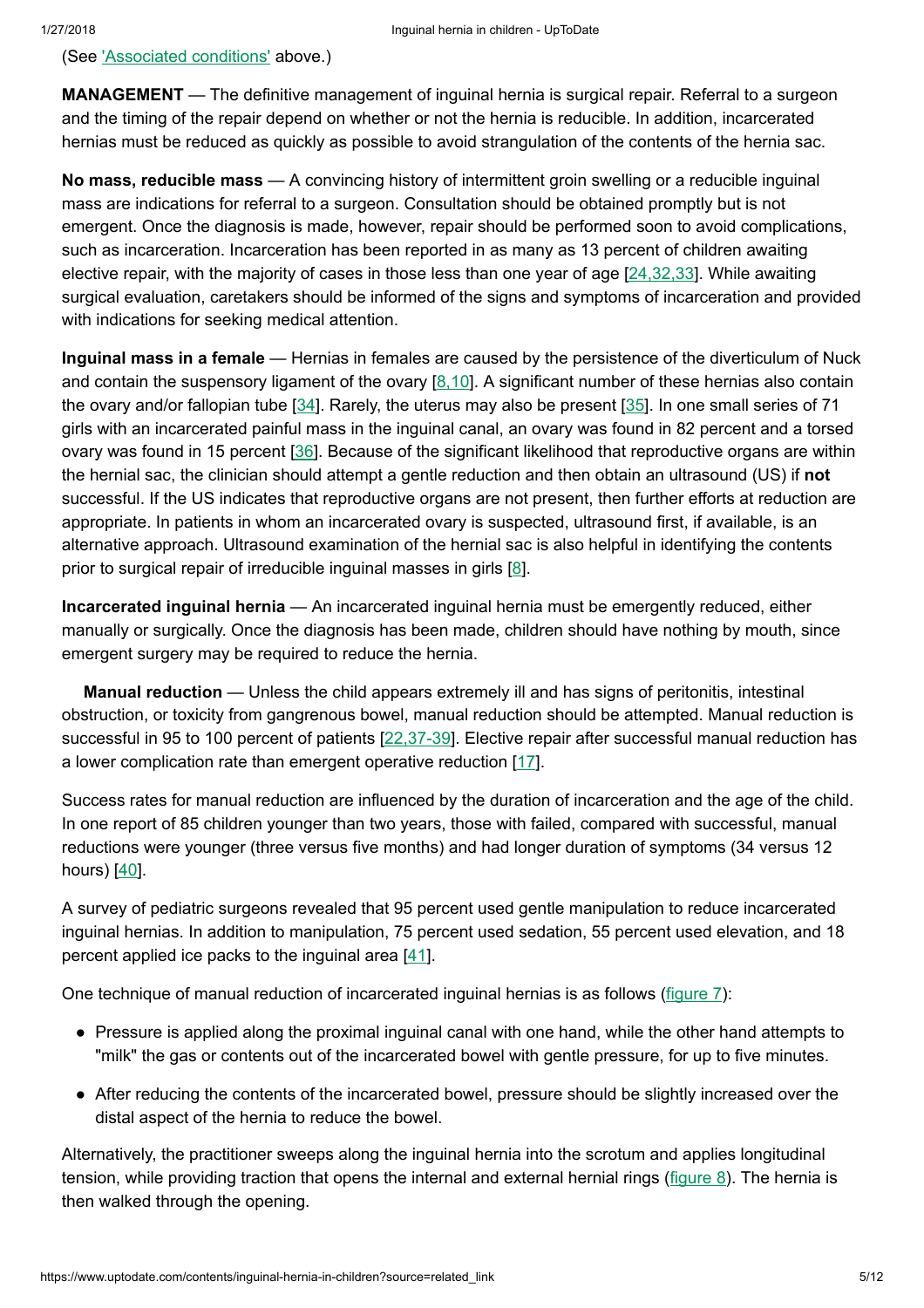If the above steps are not successful, a surgeon should be consulted. Most authorities would then recommend sedation with a narcotic, such as [morphine](https://www.uptodate.com/contents/morphine-pediatric-drug-information?source=see_link), Trendelenburg positioning, and an ice pack to the groin, followed by another attempt at manual reduction [[42\]](https://www.uptodate.com/contents/inguinal-hernia-in-children/abstract/42). Up to 40 minutes of continuous pressure may be necessary to achieve reduction.

Attempts at manual reduction of a prolapsed ovary are painful and should be performed only with sedation. In addition, torsion of the ovary within the hernia sac can occur. (See ['Complications'](https://www.uptodate.com/contents/inguinal-hernia-in-children?source=related_link#H32) below.)

The timing of repair after reduction of a hernia is discussed below. (See ['Timing](https://www.uptodate.com/contents/inguinal-hernia-in-children?source=related_link#H29) of repair' below.)

Surgical reduction — In the small percentage of cases where manual reduction is not successful, the hernia must be reduced surgically. Repair is generally performed at that time. A small observational series has described success using a laparoscopic approach for the reduction and repair of incarcerated inguinal hernias in children [\[43](https://www.uptodate.com/contents/inguinal-hernia-in-children/abstract/43)].

Surgical repair — The following procedures may be used for the repair of inguinal hernias in children:

- High ligation and excision of the processus vaginalis, the most common procedure, is used when the hernia is small and of recent onset. In girls, confirmation that the hernia sac does not contain the ovary, fallopian tube, or uterus is necessary before it is ligated  $[44]$  $[44]$ .
- In addition to ligation and excision, plication of the floor of the inguinal canal (the transversalis fascia) may be necessary when the inguinal ring has been enlarged by repetitive herniation.
- Complete reconstruction of the floor of the inguinal canal using the conjoint tendon is occasionally required in small infants who have large hernias that have gone untreated, causing progressive enlargement of the inguinal ring and total breakdown of the transversalis fascia [[45](https://www.uptodate.com/contents/inguinal-hernia-in-children/abstract/45)].
- Laparoscopic herniorrhaphy has been performed for many patients with good results [\[46-49\]](https://www.uptodate.com/contents/inguinal-hernia-in-children/abstract/46-49).

Boys who have an associated undescended testis should have orchidopexy at the same time as inguinal hernia repair [\[1,17,44](https://www.uptodate.com/contents/inguinal-hernia-in-children/abstract/1,17,44)].

Timing of repair – Although the methods of repair are standard, the optimal timing is debatable. Immediate surgical repair after successful manual reduction of incarceration eliminates the risk of repeated incarceration. However, if performed immediately, the repair can be technically difficult, increasing the risk for development of a direct hernia as a complication. In addition, tissue swelling after incarceration can cause distortion of the anatomic landmarks, rendering detection of a coincident direct hernia difficult [\[50](https://www.uptodate.com/contents/inguinal-hernia-in-children/abstract/50)]. On the other hand, a delay in definitive repair carries the risk of recurrent incarceration and the need for emergent surgery. Risk of recurrent incarceration is between 16 and 35 percent, with the second episode occurring at a range of 0.5 to 120 days after the initial incarceration [[24,38\]](https://www.uptodate.com/contents/inguinal-hernia-in-children/abstract/24,38).

Many pediatric surgeons hospitalize children after successful manual reduction of incarcerated inguinal hernia and repair the hernia within 24 to 48 hours. The short delay allows the involved tissues to return to their normal texture before surgery. To minimize the risk of recurrence, definitive hernia repair should be performed within five days (within two days for infants born prematurely) of the manual reduction [\[38](https://www.uptodate.com/contents/inguinal-hernia-in-children/abstract/38)].

In children with asymptomatic inguinal hernias, longer waiting time for elective surgery is also associated with increased risk for incarceration, especially in infants less than one year of age [\[2,24,32,33](https://www.uptodate.com/contents/inguinal-hernia-in-children/abstract/2,24,32,33)]. An observational study from Canada found that a wait time for surgery that exceeded 14 days from the time of diagnosis in a physician's office was associated with an absolute increase of 7 percent (5 versus 12 percent) in the occurrence of incarceration in infants and young children (<1 year of age) [[33\]](https://www.uptodate.com/contents/inguinal-hernia-in-children/abstract/33). This finding suggests that a waiting time less than 14 days is advisable for asymptomatic inguinal hernias in this pediatric age group.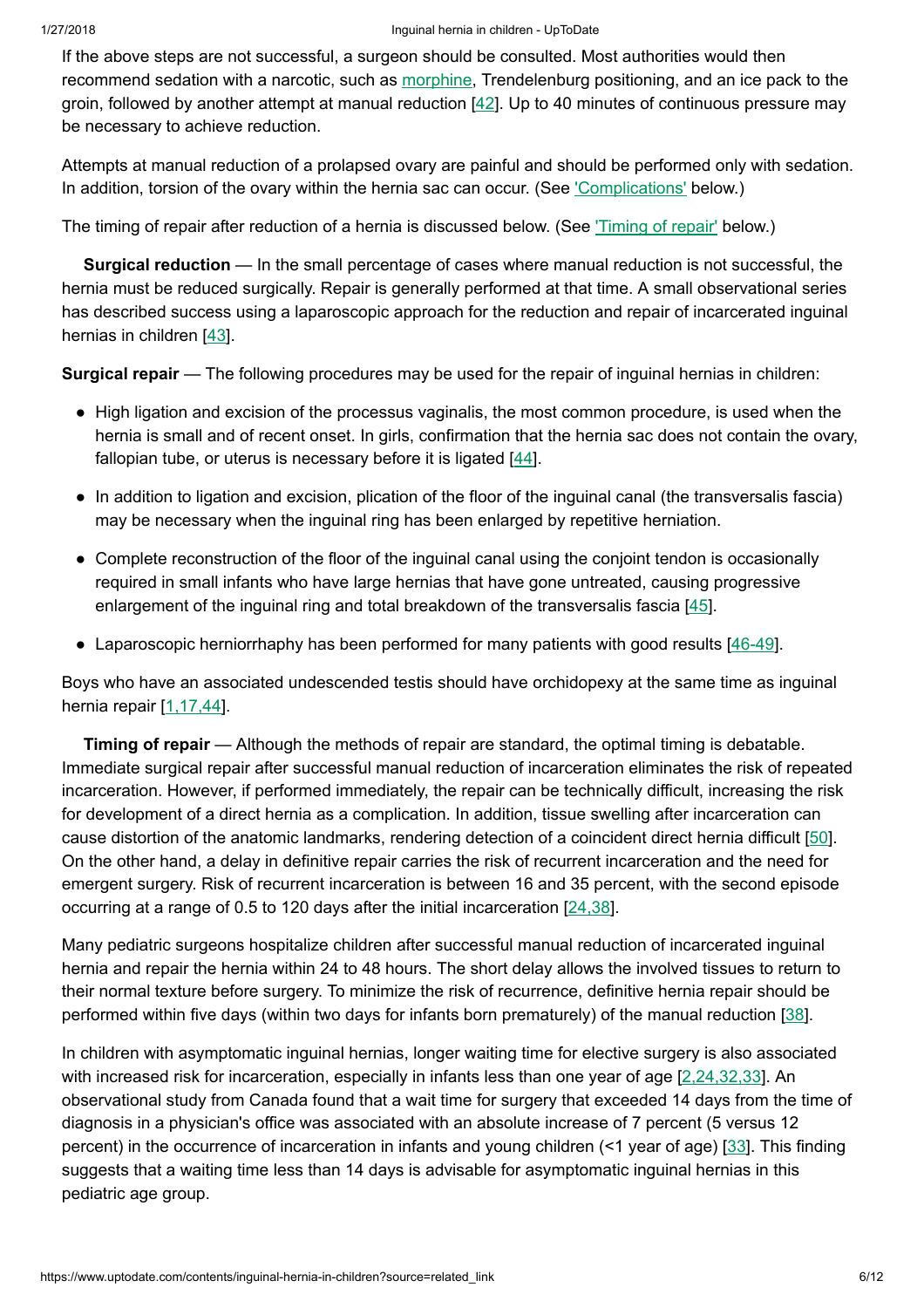#### 1/27/2018 Inguinal hernia in children - UpToDate

Approximately one-third of preterm infants with birth weight less than 1000 g have inguinal hernias. These infants can be observed in the neonatal intensive care unit as long as the hernias are reducible. The hernias may be repaired before discharge from the intensive care unit once the infants weigh more than 1800 to 2000 g. Preterm infants who are at risk for apnea and bradycardia should be monitored closely in the postoperative period [[20,51\]](https://www.uptodate.com/contents/inguinal-hernia-in-children/abstract/20,51).

**Contralateral exploration** — The need for contralateral inguinal exploration also is controversial  $[2]$  $[2]$ . The natural history of a patent processus vaginalis is closure within two months after birth in 40 percent and within two years in an additional 20 percent [[21\]](https://www.uptodate.com/contents/inguinal-hernia-in-children/abstract/21). Of the remaining 40 percent, clinical hernias may develop in one-half, so the finding of a patent processus vaginalis in the absence of a clinical hernia is not a clear indicator of a future hernia.

Although routine contralateral exploration had been a common practice, surveys of members of the American Academy of Pediatrics Section on Surgery conducted in 1993 and 2003 noted that the number of respondents who routinely explore the contralateral groin of boys less than two years of age declined from 65 percent to 44 percent [[51,52\]](https://www.uptodate.com/contents/inguinal-hernia-in-children/abstract/51,52). Similarly, routine contralateral exploration of girls less than four years dropped from 84 percent to 47 percent.

This decline in routine contralateral exploration is supported by data from large prospective studies and a meta-analysis of children with unilateral inguinal hernia that identify an overall risk of metachronous hernia between 5 and 12 percent [[53-56\]](https://www.uptodate.com/contents/inguinal-hernia-in-children/abstract/53-56). These reports all concluded that the low incidence of contralateral hernia did not justify routine exploration. One report in 656 patients noted that the risk of metachronous hernia was higher in premature infants (15 percent) and those with incarceration (28 percent) and suggested that contralateral exploration may be advisable in these children [[53\]](https://www.uptodate.com/contents/inguinal-hernia-in-children/abstract/53). However, a subsequent review of 964 premature boys with unilateral hernia found that bilateral repair was associated with a higher risk of complication than unilateral repair followed by elective surgery only in the patients who developed metachronous hernia (2 versus 1 percent) [[57\]](https://www.uptodate.com/contents/inguinal-hernia-in-children/abstract/57). Only 11 percent of premature males with a unilateral hernia developed a metachronous hernia. Thus, prematurity may not be an indication for contralateral exploration.

Contralateral exploration is warranted for children at particular risk for metachronous inguinal hernia, including those with ventriculoperitoneal shunts, increased intraabdominal pressure, connective tissue disease, or chronic pulmonary disease [\[17,44](https://www.uptodate.com/contents/inguinal-hernia-in-children/abstract/17,44)], as should those who have an underlying medical condition that increases the risk of anesthetic complications [\[53](https://www.uptodate.com/contents/inguinal-hernia-in-children/abstract/53)].

Thus, the risks and benefits of open contralateral exploration for each child must be weighed individually. The risks of open contralateral exploration include damage to the spermatic cord, testis, or vas deferens in boys and damage to the ovary in girls. The benefit of contralateral exploration and repair of patent processus vaginalis or diverticulum of Nuck is the elimination of risk of future incarceration and the need for subsequent surgery.

Transinguinal laparoscopic evaluation of the contralateral side during ipsilateral repair has been suggested as an alternative to open surgical exploration and leads to successful visualization of the contralateral inguinal ring in up to 97 percent of patients [[58,59\]](https://www.uptodate.com/contents/inguinal-hernia-in-children/abstract/58,59). This technique has a sensitivity of 99.4 percent and a specificity of 99.5 percent for detecting a patent processus vaginalis and can be performed with a mean operative time of six to eight minutes with a complication rate under one percent [\[59-61](https://www.uptodate.com/contents/inguinal-hernia-in-children/abstract/59-61)].

POSTOPERATIVE CARE — Most children who undergo repair of inguinal hernia have an uncomplicated postoperative course. Scrotal edema can occur as a postoperative complication; it usually resolves spontaneously over approximately three weeks. Postoperative hematomas and hydroceles, on the other hand, can take up to three months to resolve and should be followed to resolution by the operating surgeon. Postoperative infection occurs with a frequency of less than 1 percent [[44\]](https://www.uptodate.com/contents/inguinal-hernia-in-children/abstract/44).

COMPLICATIONS — Bowel infarction, as a result of strangulation, is the most serious complication of an inguinal hernia. Infarction may occur within two hours of incarceration. Despite the fact that incarceration is not uncommon (particularly in young infants), the need for intestinal resection is rare [[22,25\]](https://www.uptodate.com/contents/inguinal-hernia-in-children/abstract/22,25).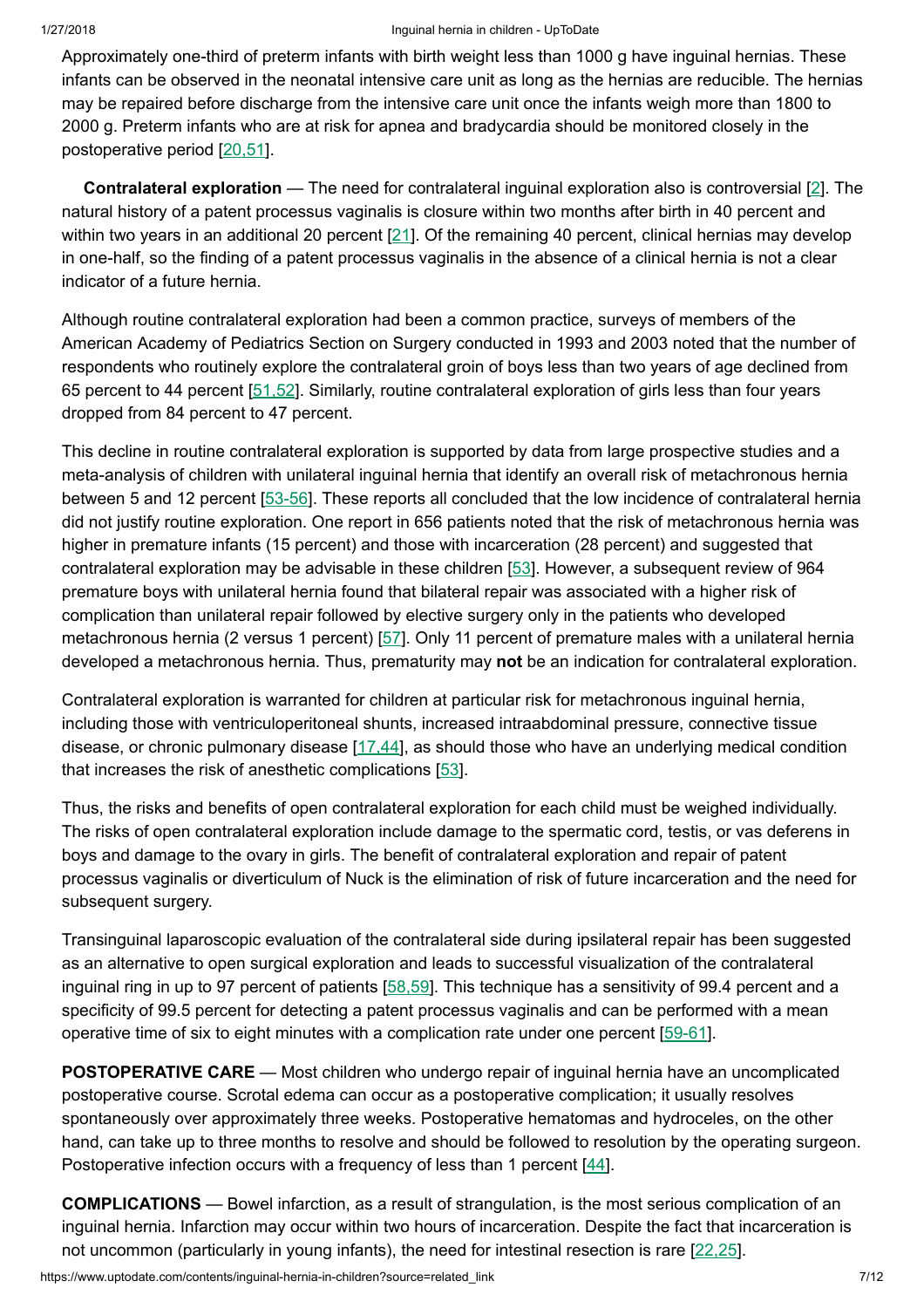### 1/27/2018 Inguinal hernia in children - UpToDate

Incarceration of an inguinal hernia can compromise the blood supply to the testis, resulting in ischemic necrosis and atrophy. Incidences of testicular atrophy from 2 to 9 percent have been reported after emergent operative reduction of incarceration [\[22,62](https://www.uptodate.com/contents/inguinal-hernia-in-children/abstract/22,62)]. Boys with inguinal hernias also can have injury to the vas deferens, with the development of sperm agglutinating antibodies [\[63,64](https://www.uptodate.com/contents/inguinal-hernia-in-children/abstract/63,64)].

In girls with incarcerated inguinal hernia, torsion rather than direct compression compromises the blood supply to the ovary. Strangulation is reported to occur in between 2 and 33 percent of girls with inguinal hernias with an irreducible ovary. Because torsion can occur in an irreducible ovary while awaiting elective inguinal hernia repair, some surgeons recommend immediate reduction and repair [[65](https://www.uptodate.com/contents/inguinal-hernia-in-children/abstract/65)].

After surgical repair of an inguinal hernia, a risk of recurrence, ranging up to 6 percent and occurring at various times after the initial repair, exists [[50,66,67\]](https://www.uptodate.com/contents/inguinal-hernia-in-children/abstract/50,66,67). Risk factors associated with recurrence include elevated intraabdominal pressure (ventriculoperitoneal shunt, cystic fibrosis, ascites), malnutrition, prematurity, arrested testicular descent, connective tissue disorders, and a history of incarceration.

INFORMATION FOR PATIENTS — UpToDate offers two types of patient education materials, "The Basics" and "Beyond the Basics." The Basics patient education pieces are written in plain language, at the 5<sup>th</sup> to 6<sup>th</sup> grade reading level, and they answer the four or five key questions a patient might have about a given condition. These articles are best for patients who want a general overview and who prefer short, easy-toread materials. Beyond the Basics patient education pieces are longer, more sophisticated, and more detailed. These articles are written at the 10<sup>th</sup> to 12<sup>th</sup> grade reading level and are best for patients who want in-depth information and are comfortable with some medical jargon.

Here are the patient education articles that are relevant to this topic. We encourage you to print or e-mail these topics to your patients. (You can also locate patient education articles on a variety of subjects by searching on "patient info" and the keyword(s) of interest.)

• Basics topics (see "Patient education: Inquinal and [femoral \(groin\)](https://www.uptodate.com/contents/groin-inguinal-hernias-in-children-the-basics?source=see_link) hernias (The Basics)" and "Patient education: Groin (inguinal) hernias in children (The Basics)")

# SUMMARY AND RECOMMENDATIONS

- An inguinal hernia develops when the processus vaginalis fails to obliterate during late gestation, allowing communication between the abdominal cavity and the inguinal canal to persist. Abdominal contents can then herniate into the inguinal canal. The vast majority of hernias in children are indirect, with contents protruding through the internal inguinal ring into the [inguinal canal \(f](https://www.uptodate.com/contents/image?imageKey=PEDS%2F60403%7EPEDS%2F57672&topicKey=EM%2F6476&source=see_link)[igure](https://www.uptodate.com/contents/image?imageKey=PEDS%2F78798&topicKey=EM%2F6476&source=see_link) 1 and figure 2A-B and [figure](https://www.uptodate.com/contents/image?imageKey=PEDS%2F67349%7EPEDS%2F82091&topicKey=EM%2F6476&source=see_link) 3A-B). (See ['Embryology'](https://www.uptodate.com/contents/inguinal-hernia-in-children?source=related_link#H7) above.)
- Inguinal hernias in children generally present in the first year of life as an intermittent, reducible inguinal mass. The diagnosis may be made by history alone, without the presence of a mass on physical examination. Between 14 and 31 percent of cases will be incarcerated at the time of diagnosis. (See ['Epidemiology'](https://www.uptodate.com/contents/inguinal-hernia-in-children?source=related_link#H11) above and ['Clinical features'](https://www.uptodate.com/contents/inguinal-hernia-in-children?source=related_link#H15) above.)
- Other causes of an inguinal mass are described in detail above. (See ['Differential diagnosis'](https://www.uptodate.com/contents/inguinal-hernia-in-children?source=related_link#H19) above.)
- The management of inguinal hernia ultimately requires surgical repair. Incarcerated hernias must be emergently reduced:
	- Children with a compatible history and those with a reducible mass should be referred to a surgeon for evaluation. Because incarceration can occur in children awaiting elective repair, particularly in those less than one year of age, we suggest that repair be [performed](https://www.uptodate.com/contents/grade/5?title=Grade%202B&topicKey=EM/6476) soon after diagnosis (Grade 2B). (See 'No mass, [reducible](https://www.uptodate.com/contents/inguinal-hernia-in-children?source=related_link#H23) mass' above.)
	- We recommend that manual reduction be attempted for children with an incarceration without signs of peritoneal irritation [\(figure](https://www.uptodate.com/contents/image?imageKey=EM%2F53146&topicKey=EM%2F6476&source=see_link) 7 and [figure](https://www.uptodate.com/contents/image?imageKey=EM%2F62707&topicKey=EM%2F6476&source=see_link) 8) ([Grade](https://www.uptodate.com/contents/grade/2?title=Grade%201B&topicKey=EM/6476) 1B). Immediate referral to a surgeon is recommended if manual reduction is not successful. Children with an incarcerated hernia should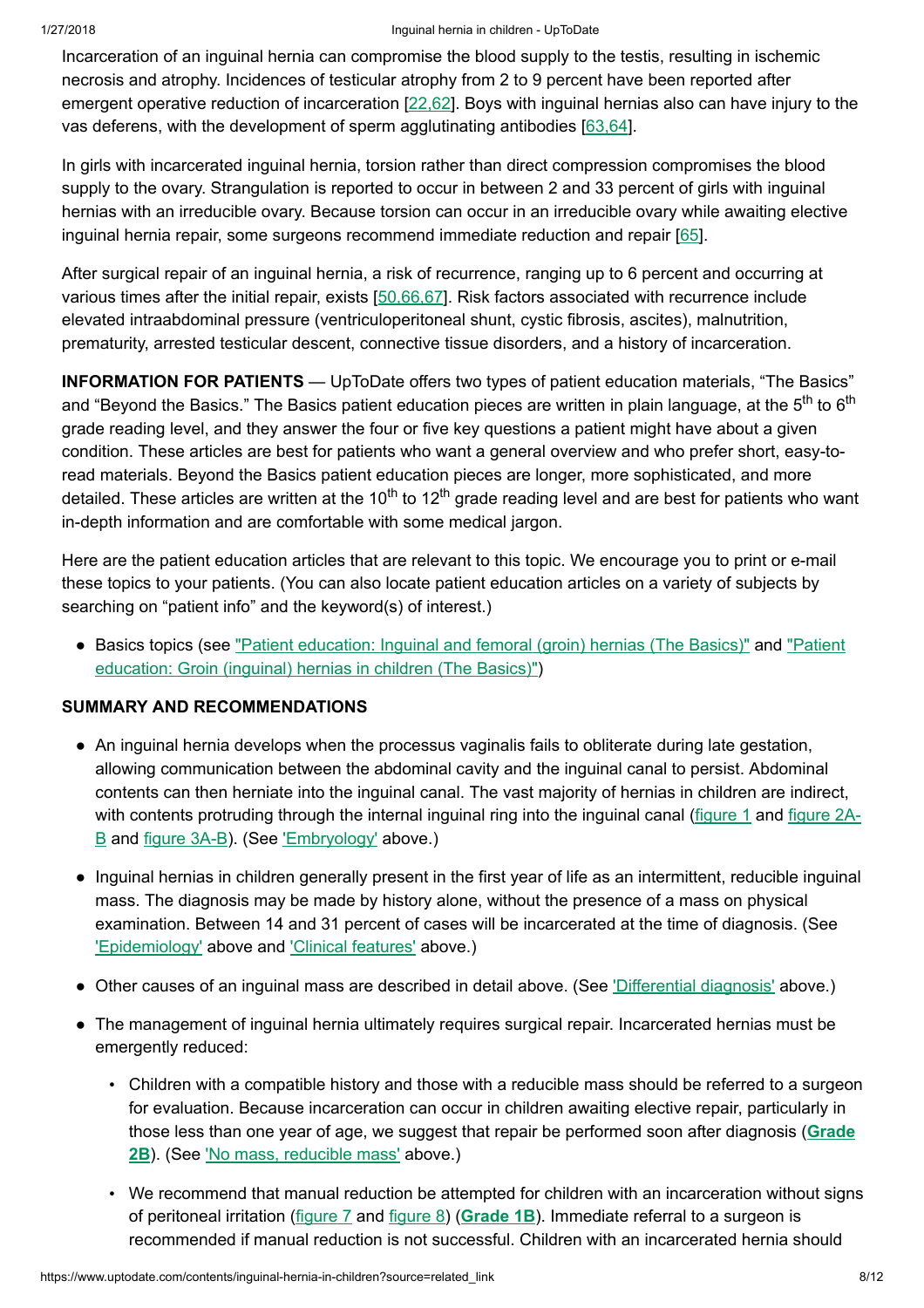have nothing by mouth, in case emergent [surgical reduction](https://www.uptodate.com/contents/inguinal-hernia-in-children?source=related_link#H25) is required. (See *'Incarcerated* inguinal hernia' above.)

- Hernias in females are caused by the persistence of the diverticulum of Nuck and contain the suspensory ligament of the ovary. Because of the significant likelihood that reproductive organs are within the hernial sac, the clinician should attempt a gentle reduction and then obtain an ultrasound (US) if not successful. In patients in whom an incarcerated ovary is suspected, ultrasound first, if available, is an alternative approach. If the US indicates that reproductive organs are not present, then further efforts at reduction are appropriate. (See ['Inguinal mass](https://www.uptodate.com/contents/inguinal-hernia-in-children?source=related_link#H24) in a female' above.)
- Following successful manual reduction of an incarcerated inguinal hernia, children should be referred to a surgeon. We suggest that definitive hernia repair be performed within five days (within two days for infants born prematurely) of the reduction ([Grade](https://www.uptodate.com/contents/grade/5?title=Grade%202B&topicKey=EM/6476) 2B). (See Timing of repair' above.)

ACKNOWLEDGMENT — The editorial staff at UpToDate would like to acknowledge Erin Endom, MD, who contributed to an earlier version of this topic review.

Use of UpToDate is subject to the [Subscription](https://www.uptodate.com/legal/license) and License Agreement.

## **REFERENCES**

- 1. Kapur P, Caty MG, Glick PL. Pediatric hernias and [hydroceles.](https://www.uptodate.com/contents/inguinal-hernia-in-children/abstract/1) Pediatr Clin North Am 1998; 45:773.
- 2. Wang KS, Committee on Fetus and Newborn, American Academy of Pediatrics, Section on Surgery, American Academy of Pediatrics. Assessment and management of [inguinal hernia](https://www.uptodate.com/contents/inguinal-hernia-in-children/abstract/2) in infants. Pediatrics 2012; 130:768.
- 3. Rowe MI, Copelson LW, Clatworthy HW. The patent processus vaginalis and the [inguinal hernia.](https://www.uptodate.com/contents/inguinal-hernia-in-children/abstract/3) J Pediatr Surg 1969; 4:102.
- 4. Aiken JJ. Inguinal hernias. In: Nelson Textbook of Pediatrics, 17th, Behman RE, Kliegman RM, Jenson HB (Eds), Saunders, Philadelphia 2004. p.1293.
- 5. Tanyel FC, Müftüoglu S, Dagdeviren A, et al. Myofibroblasts defined by electron microscopy suggest the dedifferentiation of smooth muscle within the sac walls associated with [congenital inguinal hernia.](https://www.uptodate.com/contents/inguinal-hernia-in-children/abstract/5) BJU Int 2001; 87:251.
- 6. Iason, A. Hernia in infancy and [childhood.](https://www.uptodate.com/contents/inguinal-hernia-in-children/abstract/6) Am J Surg 1945; 68:287.
- 7. Misra D, Hewitt G, Potts SR, et al. [Inguinal herniotomy](https://www.uptodate.com/contents/inguinal-hernia-in-children/abstract/7) in young infants, with emphasis on premature neonates. J Pediatr Surg 1994; 29:1496.
- 8. George EK, [Oudesluys-Murphy](https://www.uptodate.com/contents/inguinal-hernia-in-children/abstract/8) AM, Madern GC, et al. Inguinal hernias containing the uterus, fallopian tube, and ovary in premature female infants. J Pediatr 2000; 136:696.
- 9. Bijnens E, Broeckx J, Hoffbauer R, Borreman JP. [Sonographic](https://www.uptodate.com/contents/inguinal-hernia-in-children/abstract/9) diagnosis of an incarcerated inguinal hernia containing uterus and left adnex A. J Ultrasound Med 1992; 11:249.
- 10. Ando H, Kaneko K, Ito F, et al. Anatomy of the round ligament in female infants and children with an [inguinal hernia.](https://www.uptodate.com/contents/inguinal-hernia-in-children/abstract/10) Br J Surg 1997; 84:404.
- 11. Bronsther B, Abrams MW, Elboim C. [Inguinal hernias](https://www.uptodate.com/contents/inguinal-hernia-in-children/abstract/11) in children--a study of 1,000 cases and a review of the literature. J Am Med Womens Assoc (1972) 1972; 27:522.
- 12. FOSBURG RG, MAHIN HP. FEMORAL HERNIA IN [CHILDREN.](https://www.uptodate.com/contents/inguinal-hernia-in-children/abstract/12) Am J Surg 1965; 109:470.
- 13. Immordino PA. [Femoral hernia](https://www.uptodate.com/contents/inguinal-hernia-in-children/abstract/13) in infancy and childhood. J Pediatr Surg 1972; 7:40.
- 14. Grosfeld JL. Current concepts in [inguinal hernia](https://www.uptodate.com/contents/inguinal-hernia-in-children/abstract/14) in infants and children. World J Surg 1989; 13:506.
- 15. Peevy KJ, Speed FA, Hoff CJ. Epidemiology of [inguinal hernia](https://www.uptodate.com/contents/inguinal-hernia-in-children/abstract/15) in preterm neonates. Pediatrics 1986; 77:246.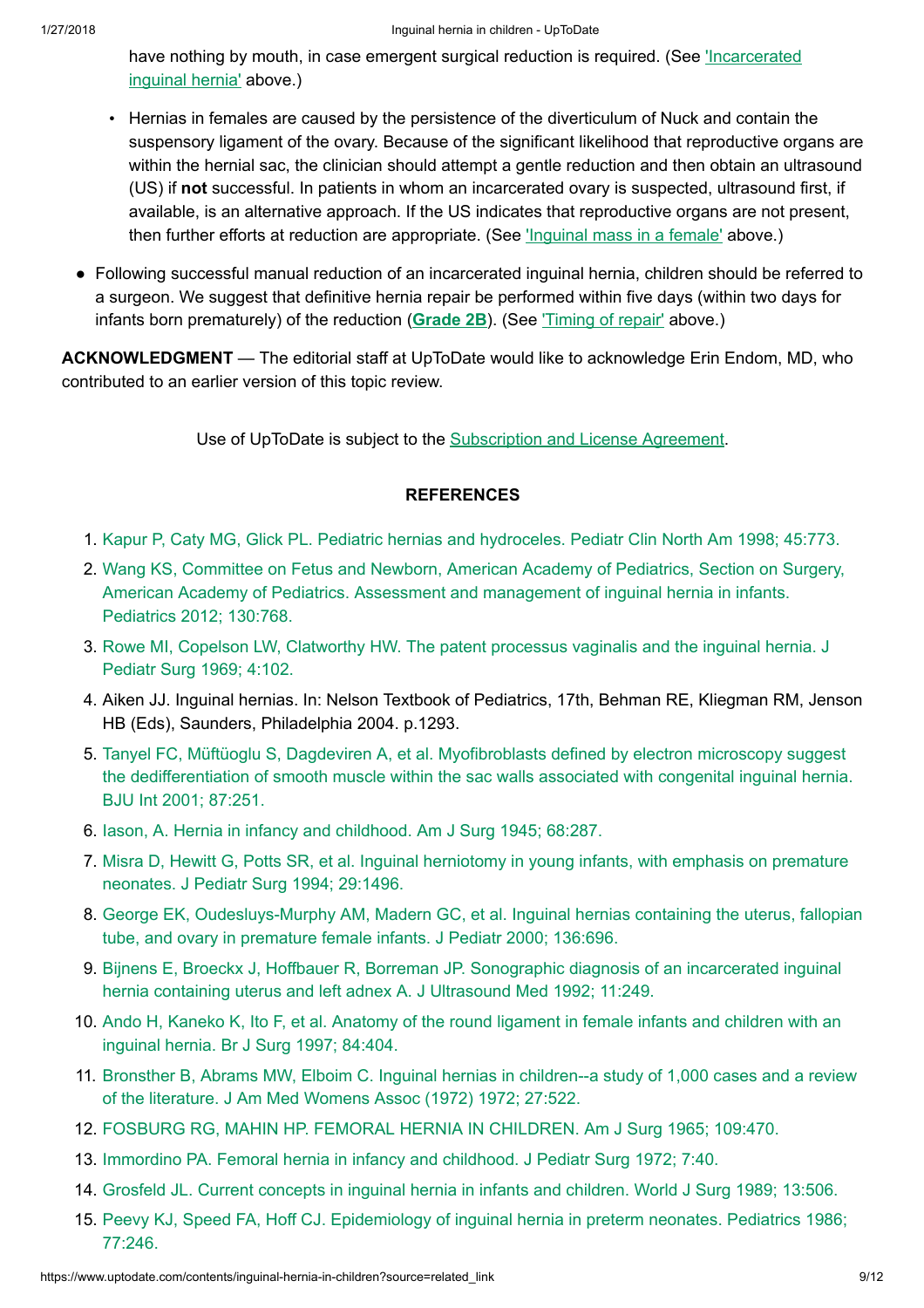- 16. Harper RG, Garcia A, Sia C. [Inguinal hernia:](https://www.uptodate.com/contents/inguinal-hernia-in-children/abstract/16) a common problem of premature infants weighing 1,000 grams or less at birth. Pediatrics 1975; 56:112.
- 17. Skoog SJ, Conlin MJ. Pediatric hernias and hydroceles. The urologist's [perspective.](https://www.uptodate.com/contents/inguinal-hernia-in-children/abstract/17) Urol Clin North Am 1995; 22:119.
- 18. Pan ML, Chang WP, Lee HC, et al. A [longitudinal cohort](https://www.uptodate.com/contents/inguinal-hernia-in-children/abstract/18) study of incidence rates of inguinal hernia repair in 0- to 6-year-old children. J Pediatr Surg 2013; 48:2327.
- 19. Aboagye J, Goldstein SD, Salazar JH, et al. Age at presentation of common pediatric surgical conditions: [Reexamining](https://www.uptodate.com/contents/inguinal-hernia-in-children/abstract/19) dogma. J Pediatr Surg 2014; 49:995.
- 20. Rescorla FJ, Grosfeld JL. Inguinal hernia repair in the [perinatal period](https://www.uptodate.com/contents/inguinal-hernia-in-children/abstract/20) and early infancy: clinical considerations. J Pediatr Surg 1984; 19:832.
- 21. Rowe MI, Clatworthy HW Jr. The other side of the pediatric [inguinal hernia.](https://www.uptodate.com/contents/inguinal-hernia-in-children/abstract/21) Surg Clin North Am 1971; 51:1371.
- 22. Puri P, Guiney EJ, O'Donnell B. [Inguinal hernia](https://www.uptodate.com/contents/inguinal-hernia-in-children/abstract/22) in infants: the fate of the testis following incarceration. J Pediatr Surg 1984; 19:44.
- 23. [CLATWORTHY](https://www.uptodate.com/contents/inguinal-hernia-in-children/abstract/23) WH Jr, THOMPSON AG. Incarcerated and strangulated inguinal hernia in infants: a preventable risk. J Am Med Assoc 1954; 154:123.
- 24. Stylianos S, Jacir NN, Harris BH. Incarceration of [inguinal hernia](https://www.uptodate.com/contents/inguinal-hernia-in-children/abstract/24) in infants prior to elective repair. J Pediatr Surg 1993; 28:582.
- 25. Rowe MI, Clatworthy HW. Incarcerated and strangulated hernias in children. A [statistical study](https://www.uptodate.com/contents/inguinal-hernia-in-children/abstract/25) of highrisk factors. Arch Surg 1970; 101:136.
- 26. Chen YC, Wu JC, Liu L, et al. Correlation between [ventriculoperitoneal shunts](https://www.uptodate.com/contents/inguinal-hernia-in-children/abstract/26) and inguinal hernias in children: an 8-year follow-up. Pediatrics 2011; 128:e121.
- 27. German J, Simpson JL, [Morillo-Cucci G,](https://www.uptodate.com/contents/inguinal-hernia-in-children/abstract/27) et al. Testicular feminisation and inguinal hernia. Lancet 1973; 1:891.
- 28. Sarpel U, Palmer SK, Dolgin SE. The incidence of complete androgen insensitivity in girls with inguinal hernias and assessment of screening by vaginal length [measurement.](https://www.uptodate.com/contents/inguinal-hernia-in-children/abstract/28) J Pediatr Surg 2005; 40:133.
- 29. Viner RM, Teoh Y, Williams DM, et al. Androgen insensitivity syndrome: a survey of diagnostic procedures and [management](https://www.uptodate.com/contents/inguinal-hernia-in-children/abstract/29) in the UK. Arch Dis Child 1997; 77:305.
- 30. Katz DA. Evaluation and management of inguinal and [umbilical hernias.](https://www.uptodate.com/contents/inguinal-hernia-in-children/abstract/30) Pediatr Ann 2001; 30:729.
- 31. Erez I, Schneider N, Glaser E, Kovalivker M. Prompt diagnosis of 'acute groin' conditions in infants. Eur J [Radiol 1992;](https://www.uptodate.com/contents/inguinal-hernia-in-children/abstract/31) 15:185.
- 32. Stephens BJ, Rice WT, Koucky CJ, Gruenberg JC. Optimal timing of elective indirect inguinal hernia repair in healthy children: [clinical considerations](https://www.uptodate.com/contents/inguinal-hernia-in-children/abstract/32) for improved outcome. World J Surg 1992; 16:952.
- 33. Zamakhshary M, To T, Guan J, Langer JC. Risk of incarceration of [inguinal hernia](https://www.uptodate.com/contents/inguinal-hernia-in-children/abstract/33) among infants and young children awaiting elective surgery. CMAJ 2008; 179:1001.
- 34. Osifo OD, Ovueni ME. [Inguinal hernia](https://www.uptodate.com/contents/inguinal-hernia-in-children/abstract/34) in Nigerian female children: beware of ovary and fallopian tube as contents. Hernia 2009; 13:149.
- 35. [Jedrzejewski G,](https://www.uptodate.com/contents/inguinal-hernia-in-children/abstract/35) Stankiewicz A, Wieczorek AP. Uterus and ovary hernia of the canal of Nuck. Pediatr Radiol 2008; 38:1257.
- 36. Merriman TE, Auldist AW. Ovarian torsion in [inguinal hernias.](https://www.uptodate.com/contents/inguinal-hernia-in-children/abstract/36) Pediatr Surg Int 2000; 16:383.
- 37. Stringer MD, Higgins M, Capps SN, Holmes SJ. Irreducible [inguinal hernia.](https://www.uptodate.com/contents/inguinal-hernia-in-children/abstract/37) Br J Surg 1991; 78:504.
- 38. Gahukamble DB, Khamage AS. Early versus delayed repair of reduced incarcerated [inguinal hernias](https://www.uptodate.com/contents/inguinal-hernia-in-children/abstract/38) in the pediatric population. J Pediatr Surg 1996; 31:1218.
- 39. Moss RL, Hatch EI Jr. [Inguinal hernia](https://www.uptodate.com/contents/inguinal-hernia-in-children/abstract/39) repair in early infancy. Am J Surg 1991; 161:596.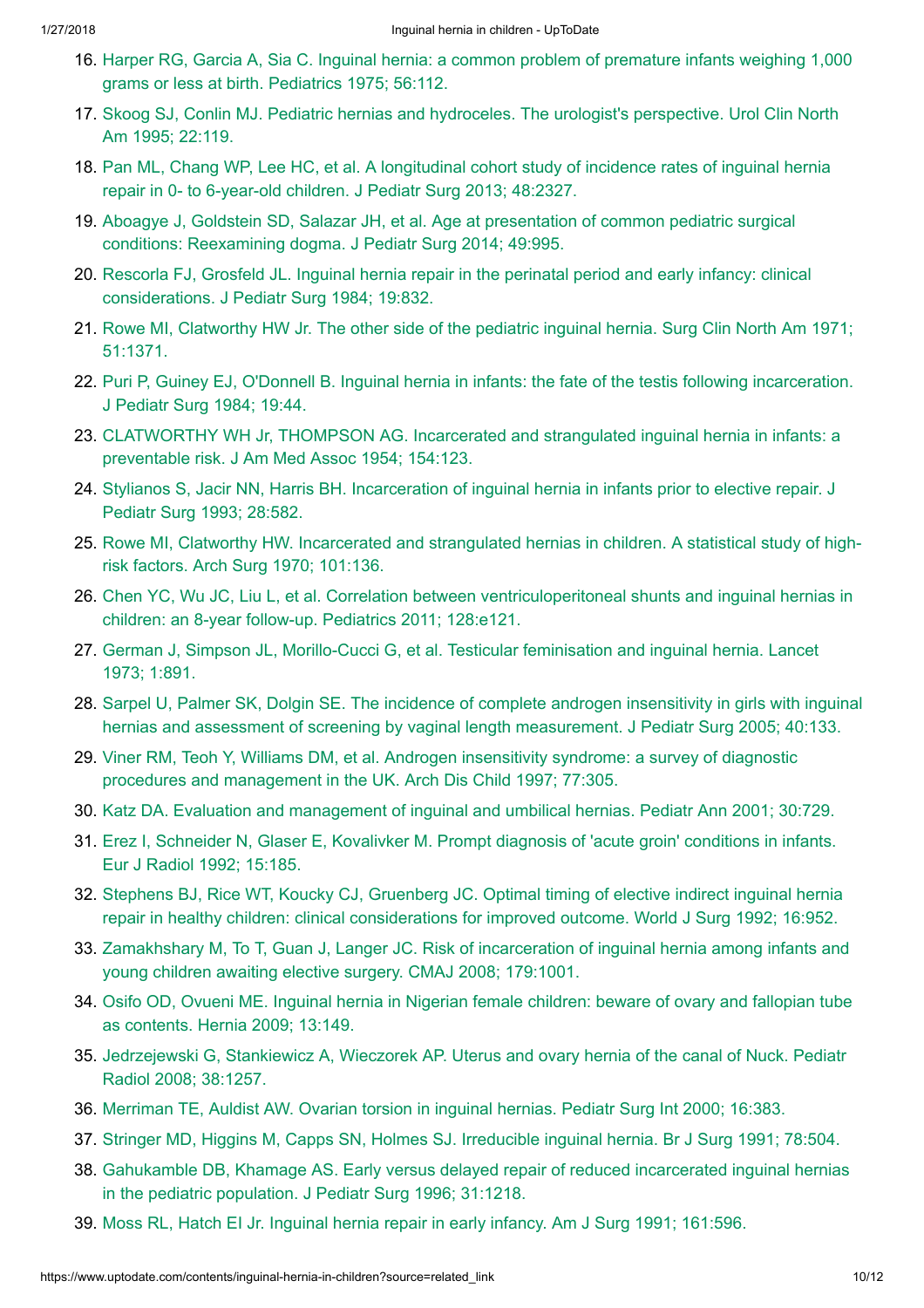- 40. Davies N, Najmaldin A, Burge DM. Irreducible [inguinal hernia](https://www.uptodate.com/contents/inguinal-hernia-in-children/abstract/40) in children below two years of age. Br J Surg 1990; 77:1291.
- 41. Rowe MI, Marchildon MB. [Inguinal hernia](https://www.uptodate.com/contents/inguinal-hernia-in-children/abstract/41) and hydrocele in infants and children. Surg Clin North Am 1981; 61:1137.
- 42. Clark M. Hernia reduction. In: Textbook of Pediatric Emergency Procedures, 1st, Henretig FM, King C (Eds), Williams & Wilkins, Baltimore 1997. p.927.
- 43. Kaya M, Hückstedt T, Schier F. Laparoscopic approach to incarcerated [inguinal hernia](https://www.uptodate.com/contents/inguinal-hernia-in-children/abstract/43) in children. J Pediatr Surg 2006; 41:567.
- 44. Paidas C, Kayton ML. Inguinal hernia. In: Oski's Pediatrics: Principles and Practice, 4th, McMillan JA, DeAngelis CD, Feigin RD, et al (Eds), Lippincott Williams & Wilkins, Philadelphia 2006. p.1925.
- 45. Othersen HB Jr. The pediatric [inguinal hernia.](https://www.uptodate.com/contents/inguinal-hernia-in-children/abstract/45) Surg Clin North Am 1993; 73:853.
- 46. Spurbeck WW, Prasad R, Lobe TE. Two-year experience with minimally invasive [herniorrhaphy](https://www.uptodate.com/contents/inguinal-hernia-in-children/abstract/46) in children. Surg Endosc 2005; 19:551.
- 47. Schier F. Laparoscopic inguinal hernia repair-a prospective [personal series](https://www.uptodate.com/contents/inguinal-hernia-in-children/abstract/47) of 542 children. J Pediatr Surg 2006; 41:1081.
- 48. Schier F, Montupet P, Esposito C. Laparoscopic [inguinal herniorrhaphy](https://www.uptodate.com/contents/inguinal-hernia-in-children/abstract/48) in children: a three-center experience with 933 repairs. J Pediatr Surg 2002; 37:395.
- 49. Takehara H, Yakabe S, Kameoka K. Laparoscopic percutaneous [extraperitoneal closure](https://www.uptodate.com/contents/inguinal-hernia-in-children/abstract/49) for inguinal hernia in children: clinical outcome of 972 repairs done in 3 pediatric surgical institutions. J Pediatr Surg 2006; 41:1999.
- 50. Steinau G, Treutner KH, Feeken G, Schumpelick V. Recurrent [inguinal hernias](https://www.uptodate.com/contents/inguinal-hernia-in-children/abstract/50) in infants and children. World J Surg 1995; 19:303.
- 51. Wiener ES, [Touloukian](https://www.uptodate.com/contents/inguinal-hernia-in-children/abstract/51) RJ, Rodgers BM, et al. Hernia survey of the Section on Surgery of the American Academy of Pediatrics. J Pediatr Surg 1996; 31:1166.
- 52. Antonoff MB, Kreykes NS, Saltzman DA, Acton RD. American Academy of [Pediatrics](https://www.uptodate.com/contents/inguinal-hernia-in-children/abstract/52) Section on Surgery hernia survey revisited. J Pediatr Surg 2005; 40:1009.
- 53. Tackett LD, Breuer CK, Luks FI, et al. Incidence of [contralateral inguinal hernia:](https://www.uptodate.com/contents/inguinal-hernia-in-children/abstract/53) a prospective analysis. J Pediatr Surg 1999; 34:684.
- 54. Kemmotsu H, Oshima Y, Joe K, Mouri T. The features of [contralateral manifestations](https://www.uptodate.com/contents/inguinal-hernia-in-children/abstract/54) after the repair of unilateral inguinal hernia. J Pediatr Surg 1998; 33:1099.
- 55. Miltenburg DM, Nuchtern JG, Jaksic T, et al. Meta-analysis of the risk of [metachronous](https://www.uptodate.com/contents/inguinal-hernia-in-children/abstract/55) hernia in infants and children. Am J Surg 1997; 174:741.
- 56. Manoharan S, Samarakkody U, Kulkarni M, et al. Evidence-based change of practice in the management of [unilateral inguinal hernia.](https://www.uptodate.com/contents/inguinal-hernia-in-children/abstract/56) J Pediatr Surg 2005; 40:1163.
- 57. Maillet OP, Garnier S, Dadure C, et al. Inguinal hernia in premature boys: should we systematically explore the [contralateral side?](https://www.uptodate.com/contents/inguinal-hernia-in-children/abstract/57) J Pediatr Surg 2014; 49:1419.
- 58. Klin B, Efrati Y, Abu-Kishk I, et al. The contribution of intraoperative [transinguinal laparoscopic](https://www.uptodate.com/contents/inguinal-hernia-in-children/abstract/58) examination of the contralateral side to the repair of inguinal hernias in children. World J Pediatr 2010; 6:119.
- 59. Sözübir S, Ekingen G, Senel U, et al. A continuous debate on [contralateral processus](https://www.uptodate.com/contents/inguinal-hernia-in-children/abstract/59) vaginalis: evaluation technique and approach to patency. Hernia 2006; 10:74.
- 60. Miltenburg DM, Nuchtern JG, Jaksic T, et al. Laparoscopic evaluation of the pediatric [inguinal hernia-](https://www.uptodate.com/contents/inguinal-hernia-in-children/abstract/60) a meta-analysis. J Pediatr Surg 1998; 33:874.
- 61. Mollen KP, Kane TD. Inguinal hernia: what we have learned from laparoscopic evaluation of the [contralateral side.](https://www.uptodate.com/contents/inguinal-hernia-in-children/abstract/61) Curr Opin Pediatr 2007; 19:344.